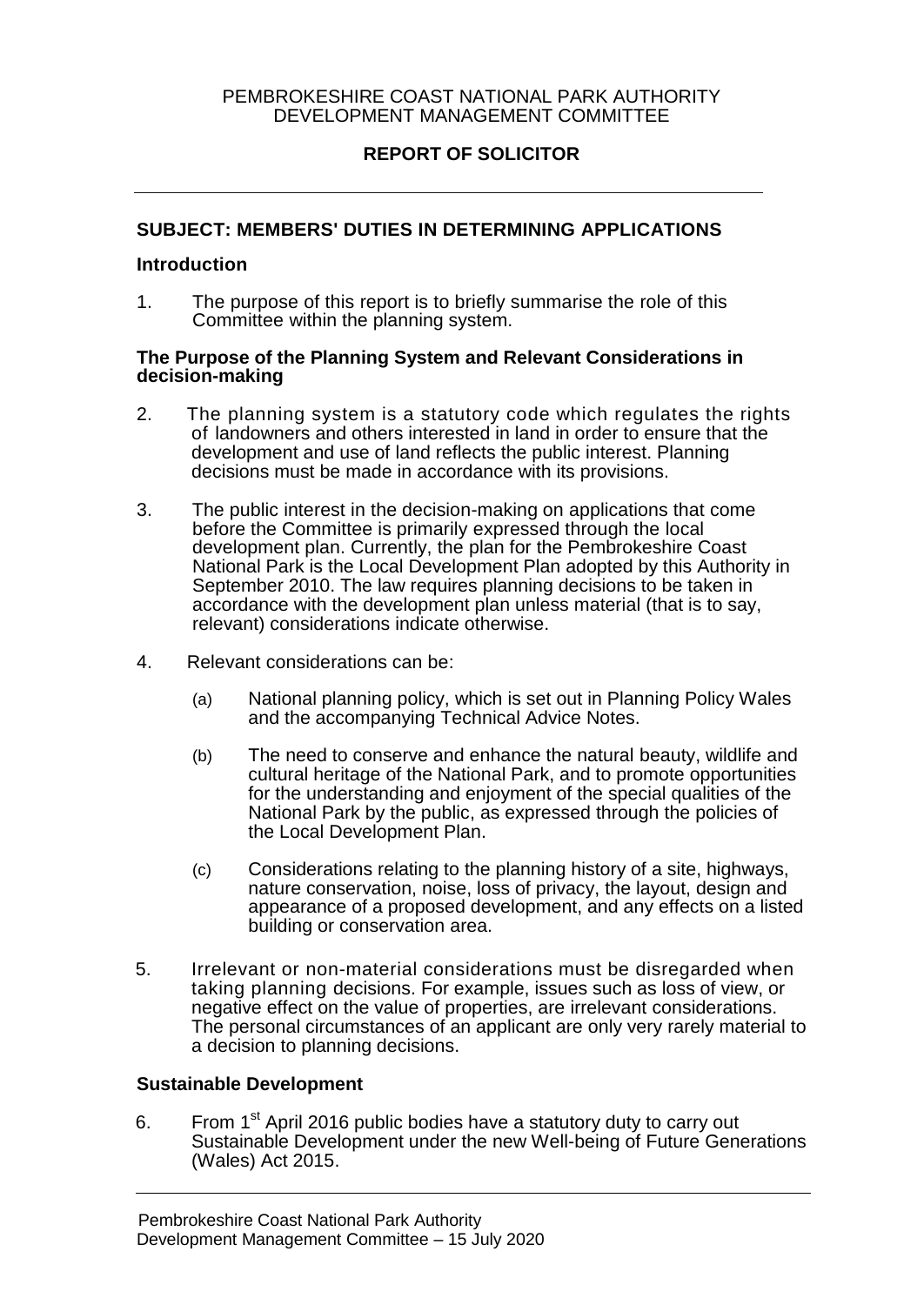7. The Future Generations Act defines sustainable development as the process of improving the economic, social, environmental and cultural well-being of Wales by taking action, in accordance with the sustainable development principle of acting in a manner which seeks to ensure that the needs of the present are met without compromising the ability of future generations to meet their own needs, which is aimed at achieving the well-being following well-being goals set out in the Act:

| A prosperous<br>Wales.                                        | An innovative, productive and low carbon society which<br>recognises the limits of the global environment and<br>therefore uses resources efficiently and proportionately<br>(including acting on climate change); and which develops a<br>skilled and well-educated population in an economy which<br>generates wealth and provides employment opportunities,<br>allowing people to take advantage of the wealth generated<br>through securing decent work. |
|---------------------------------------------------------------|--------------------------------------------------------------------------------------------------------------------------------------------------------------------------------------------------------------------------------------------------------------------------------------------------------------------------------------------------------------------------------------------------------------------------------------------------------------|
| A resilient Wales.                                            | A nation which maintains and enhances a biodiverse<br>natural environment with healthy functioning ecosystems<br>that support social, economic and ecological resilience and<br>the capacity to adapt to change (for example climate<br>change).                                                                                                                                                                                                             |
| A healthier Wales.                                            | A society in which people's physical and mental well-being<br>is maximised and in which choices and behaviours that<br>benefit future health are understood.                                                                                                                                                                                                                                                                                                 |
| A more equal<br>Wales.                                        | A society that enables people to fulfil their potential no<br>matter what their background or circumstances (including<br>their socio economic background and circumstances).                                                                                                                                                                                                                                                                                |
| A Wales of<br>cohesive<br>communities.                        | Attractive, viable, safe and well-connected communities.                                                                                                                                                                                                                                                                                                                                                                                                     |
| A Wales of vibrant<br>culture and thriving<br>Welsh language. | A society that promotes and protects culture, heritage and<br>the Welsh language, and which encourages people to<br>participate in the arts, and sports and recreation.                                                                                                                                                                                                                                                                                      |
| A globally<br>responsible Wales.                              | A nation which, when doing anything to improve the<br>economic, social, environmental and cultural well-being of<br>Wales, takes account of whether doing such a thing may<br>make a positive contribution to global well-being.                                                                                                                                                                                                                             |

8. Under part 2 of the Planning (Wales) Act 2015 local planning authorities must, as part of carrying out Sustainable Development, exercise their functions in relation to planning applications for the purpose of ensuring that the development and use of land contribute to improving the economic, social, environmental and cultural well-being of Wales.

# **Ecological Considerations**

9. Under the Environment Wales Act 2016 the authority must to seek to maintain and enhance biodiversity in the exercise of its planning functions, and in so doing promote the resilience of ecosystems, so far as consistent with the proper exercise of those functions.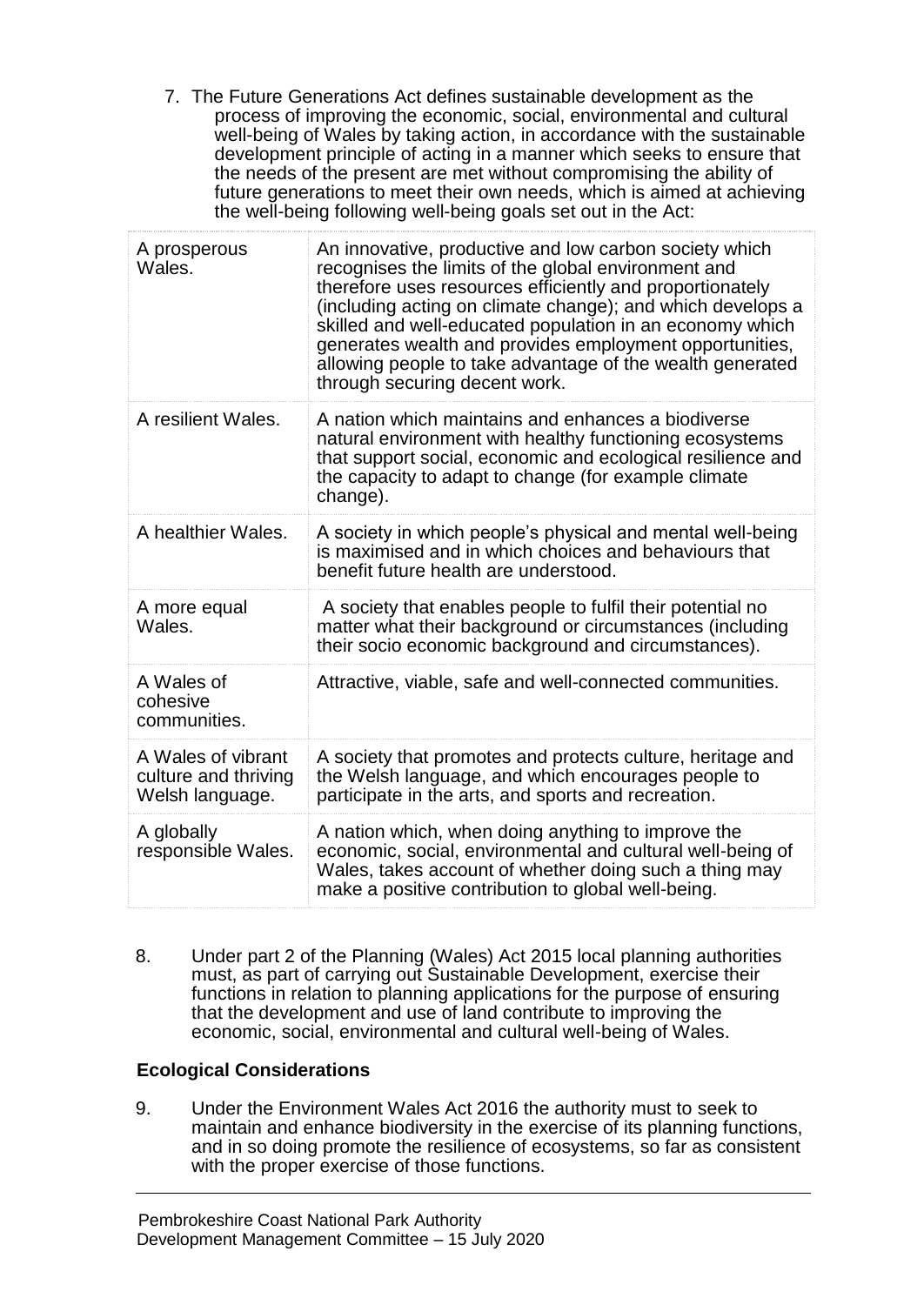10. The authority is also subject to a variety of duties in respect of national and internationally important sites and protected species. These will be advised upon on a case by case basis.

## **Human Rights Considerations**

11. The Human Rights Act 1998 incorporated into domestic law the rights set out in the European Convention on Human Rights. Provided that Members apply the Planning Acts lawfully and in a fair and impartial manner, they will thereby also have acted in accordance with the Human Rights Act 1998.

## **Members' Planning Code of Good Practice**

- 12. The Authority has also adopted a Members' Planning Code of Good Practice [\(http://www.pembrokeshirecoast.wales/default.asp?PID=354\)](http://www.pembrokeshirecoast.wales/default.asp?PID=354) which explains and supplements the statutory Members' Code of Conduct in the context of the planning system. It is important that Members ensure that they apply the guidance contained in the Planning Code of Good Practice whilst carrying out their statutory duties.
- 13. Paragraph 11 of the Code is especially relevant to decision-making in Committee:

*"Importance of approved policies in decision making on planning applications*

*In making decisions on planning applications and development plans, the law requires the application to be determined in accordance with the current development plan where relevant unless material considerations indicate otherwise. The development plan comprises the Joint Unitary Development Plan for the time being in force and any successor Plan adopted in its place and such policies should not be set aside in a particular case without sound planning reasons for doing so.*

*Do come to meetings with an open mind and demonstrate that you are open-minded.*

*Do comply with S38 (6) of the Planning and Compulsory Purchase Act 2004 and make decisions in accordance with the current Development Plan unless material considerations indicate otherwise.*

*Do come to your decision only after due consideration of all of the information reasonably required upon which to base a decision. If you feel there is insufficient time to digest new material or information or that there is simply insufficient information before you, request that further information. If necessary, propose deferral of the application.*

*Don't vote or take part in the decision on a proposal unless you have been present to hear everything that has been said at that meeting, including the Officers' introduction to the matter.*

*Do make sure that if you are proposing, seconding or supporting a decision (especially one contrary to Officer recommendations or the current Development plan) that you clearly identify and understand the planning reasons leading to the conclusion/decision and can identify the supporting evidence. These reasons must be given prior to the vote and be recorded. Be aware that you may have to justify the resulting decision*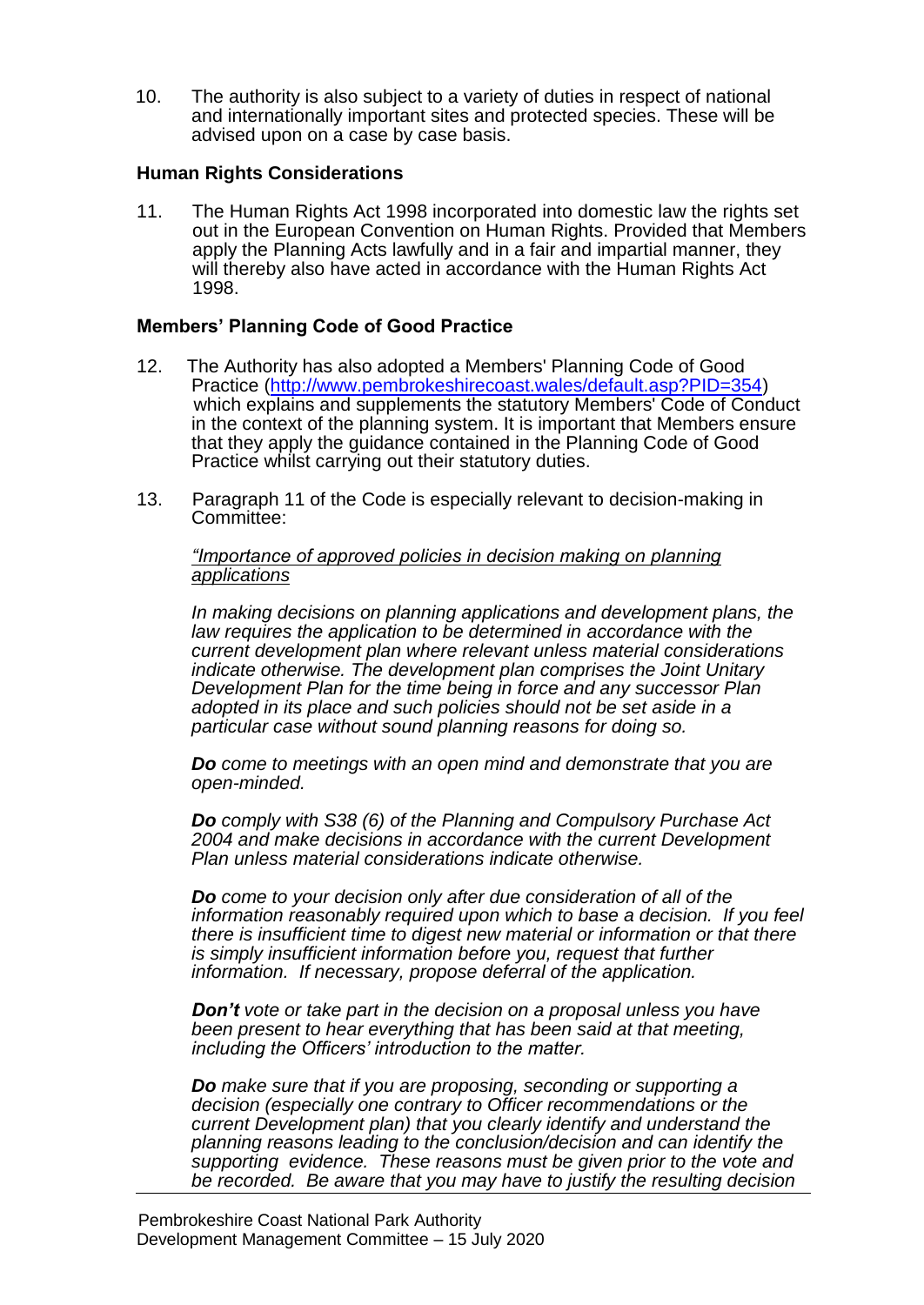*by giving evidence in the event of any challenge (for example at a Public inquiry or Judicial Review proceedings)."*

### **Circumstances where costs may be awarded against the Authority**

- 14. Where a decision of the Authority is the subject of an appeal to the Welsh Ministers, the Ministers or a Planning Inspector acting on their behalf has power under the Planning Acts has power under the Planning Acts to make a partial or full award of costs against the planning authority where the authority is held to have acted unreasonably and the unreasonable behavior has directly caused another party to incur unnecessary or wasted expense.
- 15. The Welsh Government Guidance on the award of costs in the Development Management Manual Section 12 Annex: Award of Costs, gives examples of unreasonable behavior and attention is drawn to the following specific examples give on unreasonable behavior by the local planning authority:
	- *Preventing or delaying development which should clearly be permitted, having regard to its accordance with the development plan, national policy and any other material considerations;*
	- *Failure to produce evidence to substantiate the impact of the proposal, or each reason, or proposed reason for refusal (i.e. taking a decision contrary to professional or technical advice without there being reasonable planning grounds to do so);*
	- *Refusing permission on a ground clearly being capable of being dealt with by way of condition, where it is concluded that suitable conditions would enable the development to proceed;*
	- *Acting contrary to, or not following, well-established case law;*
	- *Refusing or objecting to particular elements of a scheme that the Welsh Ministers or Planning Inspector have previously indicated or determined to be acceptable;*
	- *Not determining or providing a position on similar cases in a consistent manner where there has been no material change in circumstances;*
	- *Failing to grant or support a further permission for a scheme that is the subject of an extant or recently expired permission, where there has been no material change in circumstances;*
	- *Refusing to approve or support reserved matters when the objections relate to issues that should have been considered at the outline stage;*
	- *Imposing a condition that does not comply with the tests set out in WGC016/2014: The Use of Planning Conditions for Development Management;*
	- *Where there is a lack of co-operation relating to any planning obligation;*